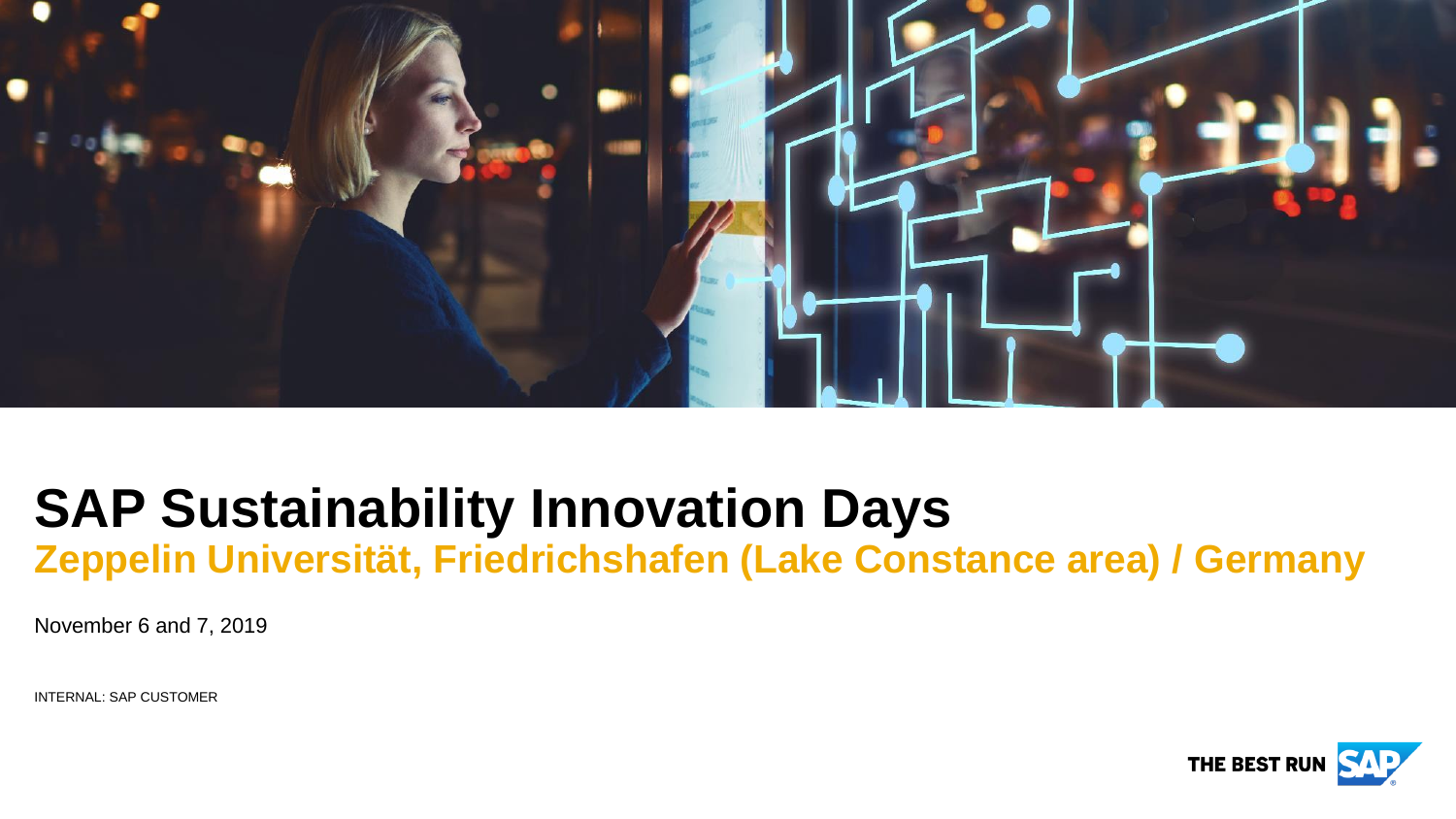### **SAP Sustainability Innovation Days November 6 and 7, 2019**

We are happy to invite you to the 3<sup>rd</sup> SAP Sustainability Innovation Days

**Location:** ZF Campus at Zeppelin Universität Fallenbrunnen 3 88045 Friedrichshafen (Lake Constance area) / Germany

#### **Schedule**

| November 6, 2019 | 01:00 p.m. | Registration                                            |
|------------------|------------|---------------------------------------------------------|
| November 6, 2019 | 01:30 p.m. | Welcome and Start of the Sustainability Innovation Days |
| November 6, 2019 | 06:00 p.m. | End of Conference Day 1                                 |
| November 6, 2019 | 06:30 p.m. | Dinner and Get together (Dinner Speech by Daniel Dahm)  |
| November 7, 2019 | 09:00 a.m. | Welcome Back and Start of Conference Day 2              |
| November 7, 2019 | 03:00 p.m. | End of Conference Day 2                                 |

## Leo Luid Leo Leo Luid La  $\mathcal{L}$  . All rights reserved. All rights reserved. All rights reserved. All rights reserved.  $\mathcal{L}$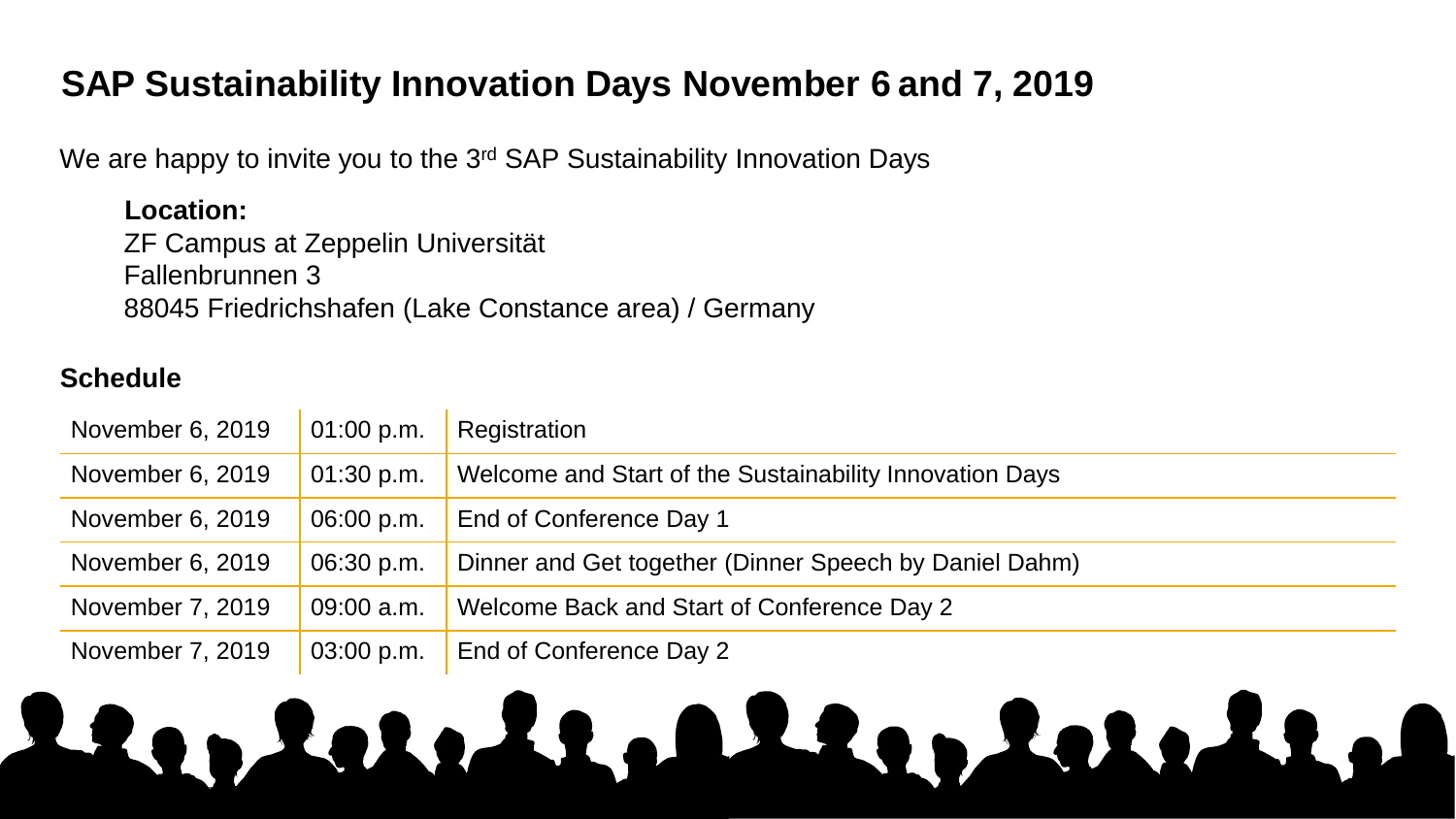#### **Sustainability Innovation Days November 6, 2019**

| 01:00 p.m. | <b>Check-In and Registration</b>                                                                                                                   |  |  |  |  |  |
|------------|----------------------------------------------------------------------------------------------------------------------------------------------------|--|--|--|--|--|
| 01:30 p.m. | <b>Welcome and Statement of Direction</b><br>SAP, Dieter Hässlein (Head of Energy & Natural Resource Industries and EHS & Sustainability Products) |  |  |  |  |  |
| 01:45 p.m. | Keynote: SAP intelligent enterprise<br><b>SAP, Christian Polivka</b>                                                                               |  |  |  |  |  |
| 02:45 p.m. | Road map: Product Compliance & EHS<br><b>SAP, Ralf Coenning / Wolfgang Bock</b>                                                                    |  |  |  |  |  |
| 04:00 p.m. | <b>Enjoy a Beverage; Time for Networking</b>                                                                                                       |  |  |  |  |  |
| 04:30 p.m. | <b>Customer Presentation Product Compliance &amp; EHS</b><br><b>BASF, Dr. Jörg Spanke (EHS Systems)</b>                                            |  |  |  |  |  |
| 05:15 p.m. | <b>Customer Presentation Product Compliance &amp; EHS</b><br>Reliance, Shashank Singh (Head Governance & Integration, Safety & Operational Risk)   |  |  |  |  |  |
| 06:00 p.m. | <b>End of first Day's Presentations</b><br>Wrap-up and organizational information                                                                  |  |  |  |  |  |
| 06:30 p.m. | Dinner Event with Keynote Speaker Daniel Dahm; Time for Networking                                                                                 |  |  |  |  |  |
|            |                                                                                                                                                    |  |  |  |  |  |

## Leo Luid Leo Leo Luid La  $\mathcal{L}$  . The same served or an SAP affiliate company. All rights reserved.  $\mathcal{L}$  is a served. Same served. Same served. All rights reserved. All rights reserved. All rights reserved. Same served. Same served. Same ser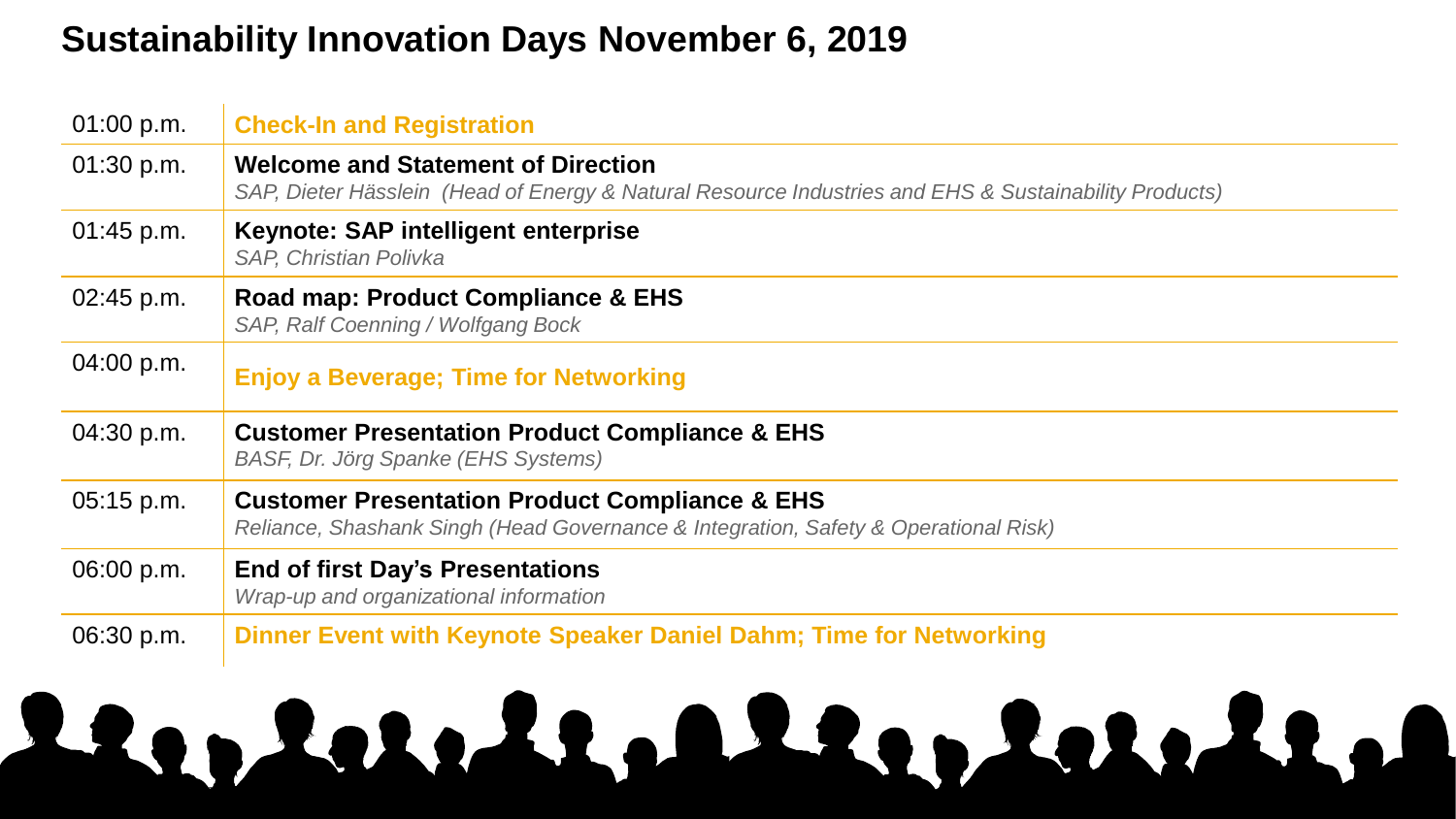### **Sustainability Innovation Days November 7, 2019**

| 09:00 a.m.         | <b>Welcome back</b><br>SAP, Dieter Hässlein                                                                                                      |                                                                                                       |                                                                        |                                                                                              |  |  |
|--------------------|--------------------------------------------------------------------------------------------------------------------------------------------------|-------------------------------------------------------------------------------------------------------|------------------------------------------------------------------------|----------------------------------------------------------------------------------------------|--|--|
| $09:15$ a.m.       | SAP and Verisk 3E Presentation: Offering and Partnership including Questions & Answers<br>SAP, Dr. Rüdiger Kreuzholz; Verisk 3E, Oliver Danckert |                                                                                                       |                                                                        |                                                                                              |  |  |
| $09:45$ a.m.       | Deep Dive Presentation: S/4HANA for Product Compliance<br>- General Process and Product Marketability SAP, Ralf Coenning                         |                                                                                                       | <b>Deep Dive Presentation EHS</b><br>SAP, Wolfgang Bock / Kalin Ivanov |                                                                                              |  |  |
| $10:45$ a.m.       | <b>Enjoy a Beverage; Time for Networking</b>                                                                                                     |                                                                                                       |                                                                        |                                                                                              |  |  |
| $11:15$ a.m.       | <b>Deep Dive Presentation:</b><br><b>S/4HANA for Product Compliance</b><br>- Dangerous Goods Management<br>SAP, Ingo Sigmund                     | <b>Test Drive S/4HANA for Product</b><br><b>Compliance - Slot 1 and Meet the Expert</b><br><b>SAP</b> | <b>EHS Customer Presentation 1</b><br><b>Customer 1</b>                | <b>Test Drive EHS - Slot 1</b><br>and "Meet the Expert"<br>Wolfgang Bock / Kalin Ivanov, SAP |  |  |
| 12:00 a.m          | <b>Lunch Break; Time for Networking</b>                                                                                                          |                                                                                                       |                                                                        |                                                                                              |  |  |
| 01:00 p.m.         | <b>Customer Presentation:</b><br><b>CDX</b> Interface<br><b>SAP and Customer</b>                                                                 | <b>Test Drive S/4HANA for Product</b><br><b>Compliance - Slot 2 and Meet the Expert</b><br><b>SAP</b> | <b>EHS Customer Presentation 2</b><br><b>Customer 2</b>                | <b>Test Drive EHS - Slot 2</b><br>and Meet the Expert<br><b>SAP</b>                          |  |  |
| $01:45 \text{ pm}$ | <b>Customer Presentation:</b><br><b>Poison Center Notification</b><br>Merck Performance Materials,<br>Ingrid Dörner; opesus, Mark Pfister        | <b>Test Drive S/4HANA for Product</b><br><b>Compliance - Slot 3 and Meet the Expert</b><br><b>SAP</b> | <b>EHS Customer Presentation 3</b><br><b>Customer 3</b>                | Test Drive EHS - Slot 3<br>and Meet the Expert<br><b>SAP</b>                                 |  |  |
| 02:30 p.m.         | Q & A, Summary and See you Again<br>Experts and Dieter Hässlein, SAP                                                                             |                                                                                                       |                                                                        |                                                                                              |  |  |
| 03:00 p.m.         | <b>End of Conference</b>                                                                                                                         |                                                                                                       |                                                                        |                                                                                              |  |  |